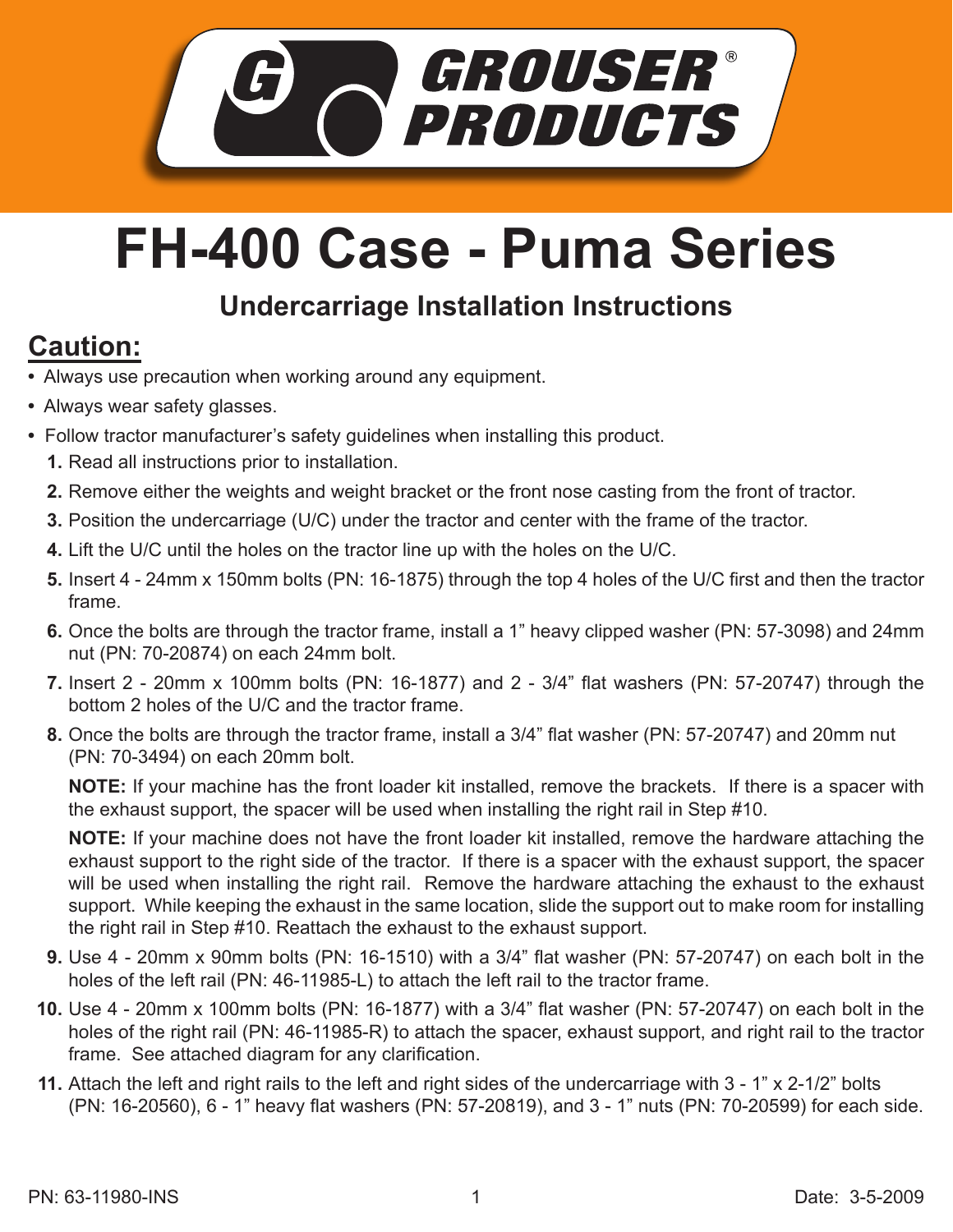- **12.** Once all bolts are installed, torque the front 24mm bolts to 909 ft-lbs., the front 20mm bolts to 432 ft-lbs., the remaining 20mm bolts to 432 ft-lbs., and all 1" bolts to 903 ft-lbs.
- **13.** Remove the four bolts from the drawbar under the rear axle.
- Attach the push pole bracket (PN: 18-11983) to the drawbar under the rear axle with 4 18mm x 80mm **14.** bolts (PN: 16-1815080) and 4 - 3/4" flat washers (PN: 57-20747).
- **15.** Push the push pole bracket back until it is tight against the tractor's drawbar bracket. Torque the 18mm bolts to 405 ft-lbs. See attached diagram for any clarification.
- **16.** Install 2 1" x 3" bolts (PN: 16-20562) and 2 1" nuts (PN: 70-20599) on the front end of the push pole (PN: 17-13399). See attached diagram for any clarification.
- **17.** Lift the end of the push pole (PN: 17-13399) with the installed bolts and nuts from Step #16 up to the U/C.
- Attach the push pole to the U/C with 4 1" x 2-1/2" bolts (PN: 16-20560), 8 1" heavy flat washers **18.** (PN: 57-20819), and 4 - 1" nuts (PN: 70-20599) for each side. Finger tighten the bolts and nuts.
- **19.** Lift the rear of the push pole up to the push pole bracket. Insert 4 1" x 2-1/2" bolts (PN: 16-20560) with a 1" heavy flat washer (PN: 57-20819) on each bolt through the holes on the push pole and bracket.
- After the bolts are through the holes on the push pole bracket, install a 1" SAE flat washer (PN: 57-20759) **20.** and a 1" nut (PN: 70-20599) on the front four bolts. Install a 1" heavy flat washer (PN: 57-20819) and a 1" nut (PN: 70-20599) on the rear four bolts. Finger tighten the bolts and nuts.
- Push the push pole as far forward as possible. Torque the rear 1" bolts on the push pole to 903 ft-lbs. and **21.** then torque the front 1" bolts on the push pole to 903 ft-lbs.
- Unscrew the two 1" x 3" bolts at the front of the push pole until they are tight against the U/C. Torque the **22.** 1" bolts to 90-95 ft-lbs. Tighten the nuts up tight against the push pole.
- 23. To attach the hood latch bracket (PN: 18-11990) to the top of the U/C insert 3 3/8" x 1" carriage bolts (PN: 16-21064) from the bottom. Install a 3/8" lock washer (PN: 57-20762) and a 3/8" nut (PN: 70-20582) on each carriage bolt. See attached diagram for any clarification.
- **24.** After first 8 hours of use, re-torque all bolts.
- 25. Check all fasteners regularly to ensure proper operation of equipment.